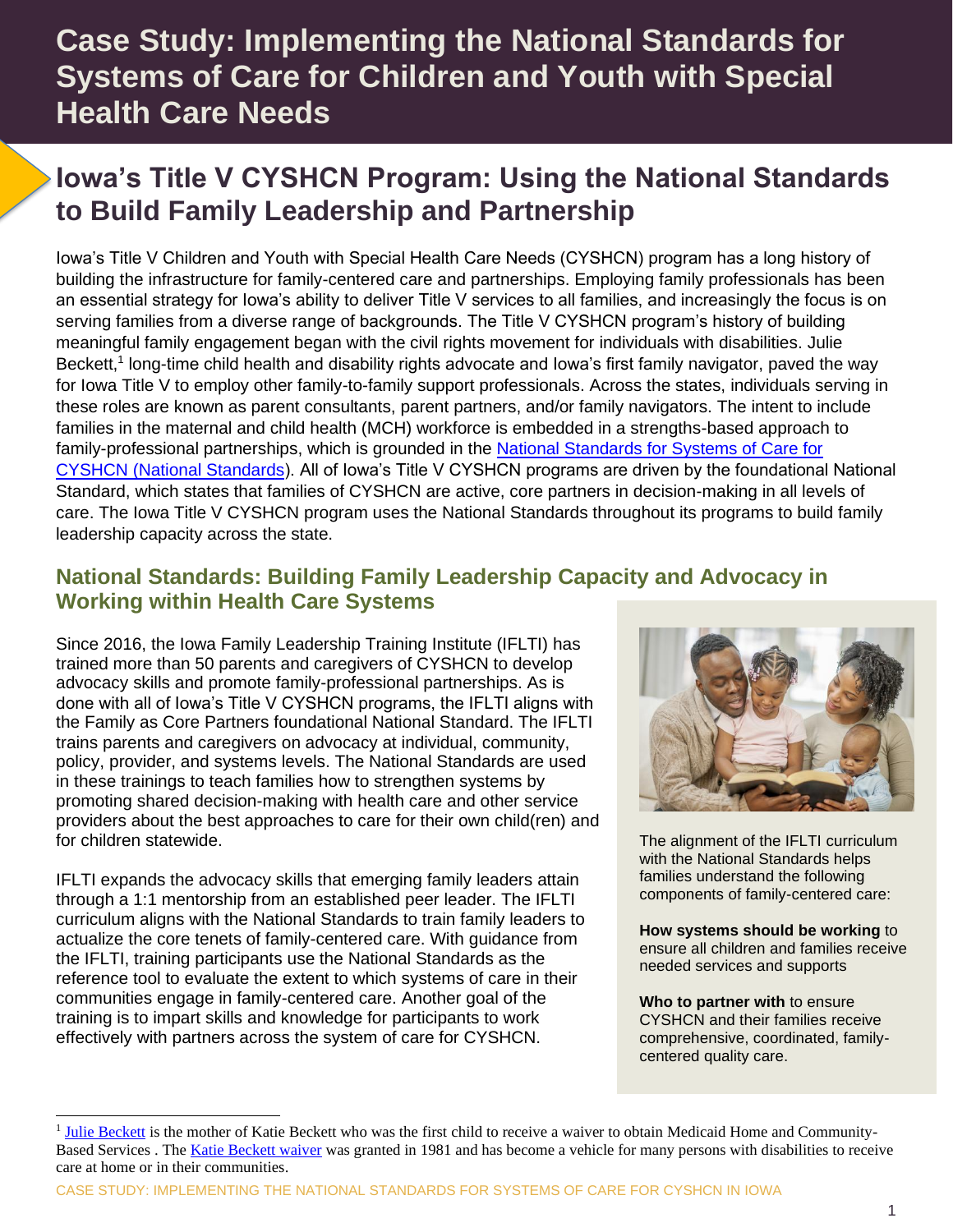### **Using the National Standards as an Empowerment Tool to Advocate for Family-Centered Care in Iowa**

Similar to how the National Standards are predicated on the expectation that children, youth, and families served by CYSHCN programs are active, core partners in decision-making at all levels of health care and health services, the Iowa Title V CYSHCN program provides a platform for families to provide meaningful input into planning, developing, and evaluating programs and policies. Using language from the National Standards, the Iowa Title V CYSHCN program adopted the following system standard as part of their overall strategic plan:

*"Health systems that serve CYSHCN [must] have a family advisory board or committee, inclusive of families of CYSHCN that guides their policies, programs, and quality improvement activities and offers family members training, mentoring, and reimbursement for their participation as active members of these boards and committees."*

To achieve this standard of the strategic plan, Iowa Title V created the Iowa Family Advisory Council (FAC) in 2014. The council is comprised of members living in rural and urban areas across the state. The majority of



*Acknowledgement: This publication was created by the Association of Maternal & Child Health Programs, in partnership with the National Academy for State Health Policy and supported with funding from the Lucile Packard Foundation for Children's Health, Palo Alto, California. The views presented here are those of its authors and not necessarily those of the Foundation or its directors, officers or staff.*

the representation is mothers, but the FAC also includes one father and one youth member. Each FAC member receives a copy of the National Standards in their orientation packet, which are a key reference to Iowa's family‐centered approach to comprehensive primary care. Iowa's family-centered approach to primary care also is holistic (values looking at the whole person), embraces communication with patients and families, and emphasizes coordination of care. Each February, the FAC participates in a "Day on the Hill" with the Iowa Legislature. FAC members have taken the National Standards to these visits. In one case, a FAC member referenced the National Standards along when speaking with a legislator about the need for patient/familycentered care coordination in Iowa.

#### **Lessons Learned and Next Steps**

- For Iowa Title V CYSHCN, embedding the National Standards throughout its practices as an evidencebased, nationally vetted framework promotes the value of gaining the family perspective in all aspects of systems of care for CYSHCN.
- The National Standards provide context for training family leaders to provide peer support to families navigating the systems of care for their CYSHCN.
- Iowa's Title V program will continue to train family leaders to build awareness of the need for actualizing family-centered care in Iowa's systems of care for CYSHCN. Specifically, Iowa Title V CYSHCN uses both the Version 1.0 and Version 2.0 versions of the National Standards simultaneously when they build programs to help families advocate with providers or health systems. Version 1.0 includes a domain for all standards related to family-professional partnerships. This version is useful to focus on, embed, and promote family-centered care and family partnership. Version 2.0 is a streamlined version of Version 1. It retains the standards of the first version, either in the foundational standards or in one of the eight relevant domains. Version 2.0 is useful for highlighting how family-professional partnerships standards are integrated across domains of interest to various partners in systems of care for CYSHCN.<sup>2</sup>
- Iowa continues to use the National Standards as a foundational guide for planning and assessing the performance of the Title V CYSHCN program. Future plans are in the works to explore opportunities

CASE STUDY: IMPLEMENTING THE NATIONAL STANDARDS FOR SYSTEMS OF CARE FOR CYSHCN IN IOWA <sup>2</sup> [Version 1.0](http://www.amchp.org/programsandtopics/CYSHCN/Documents/Standards%20Charts%20FINAL.pdf) of the National Standards was released in 2014. The [streamlined version 2.0](http://www.amchp.org/programsandtopics/CYSHCN/Documents/Standards%20for%20Systems%20of%20Care%20for%20Children%20and%20Youth%20with%20Special%20Health%20Care%20Needs%20Version%202.0.pdf) was released in 2017.